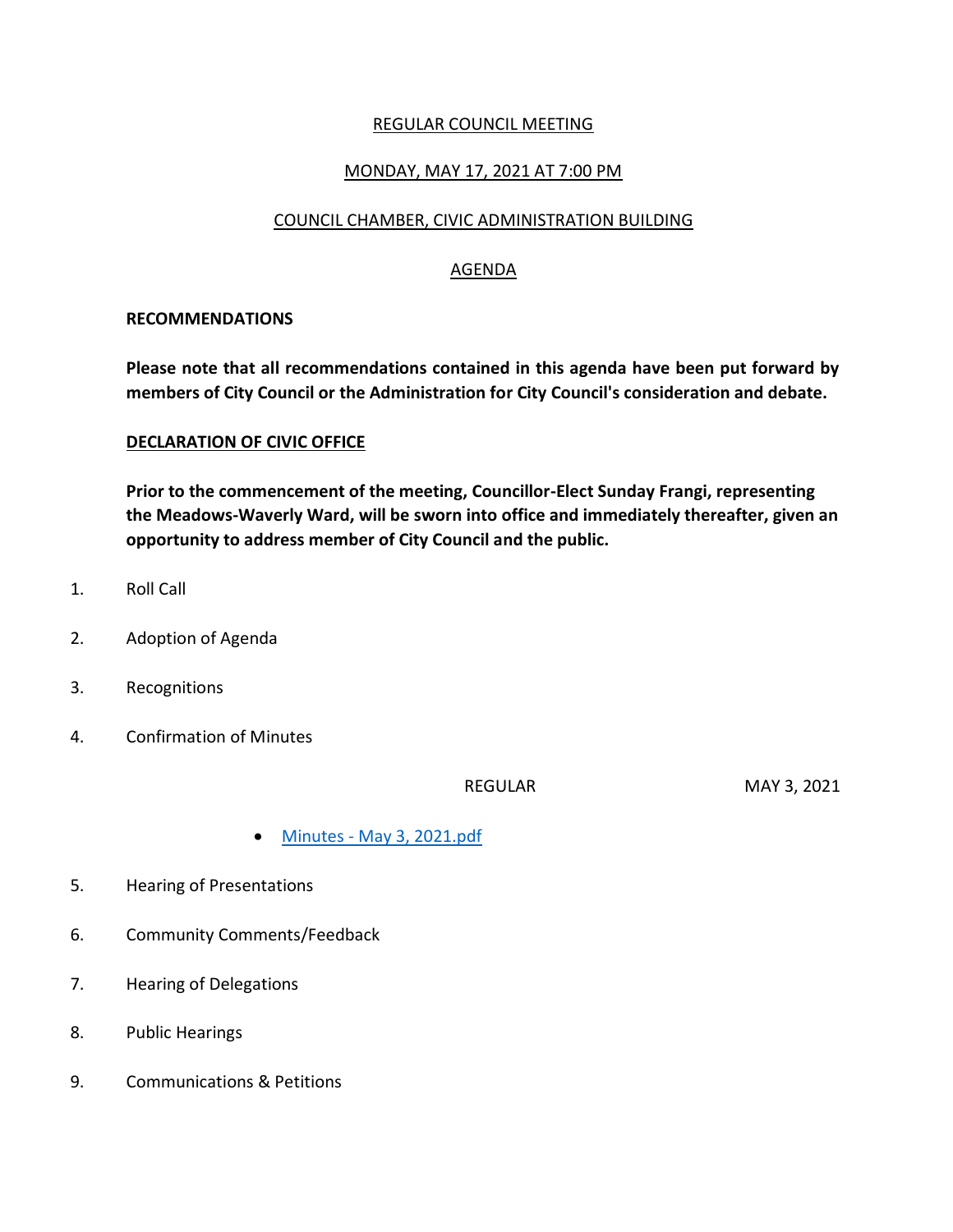- 10. Committee Reports
- 11. Enquiries
- 12. Announcements
- 13. General Business

#### (A) INTERIM COUNCIL APPOINTMENTS TO BOARDS AND COMMITTEES

That in accordance with Subsections 15(c) and (d) of Organizational By-law No. 6650, the following interim appointments be and are hereby made to the following boards and committees with terms of office to expire November 15, 2021:

Building Standards & By-law Compliance Committee Councillor Sunday Frangi (Alternate)

Grants Review Committee Councillor Sunday Frangi

Taxi Appeal Committee Councillor Barry Cullen Councillor Sunday Frangi Mayor Rick Chrest (Alternate)

Brandon General Museum & Archives Inc. Board Councillor Shawn Berry Councillor Sunday Frangi

Western Manitoba Regional Library Board Councillor Jeff Fawcett

Age Friendly Committee Councillor Barry Cullen

**• [Interim Council Appointments to Boards and Committees.pdf](https://paperlesscouncil.brandon.ca/attachments/A_2021/GEN_SXAJZJTBRYJRDTQVMGDNVBVIHORXACSEVXTJOQRAXVRZVKIMVAH_Interim%20Council%20Appointments%20to%20Boards%20and%20Committees.pdf)**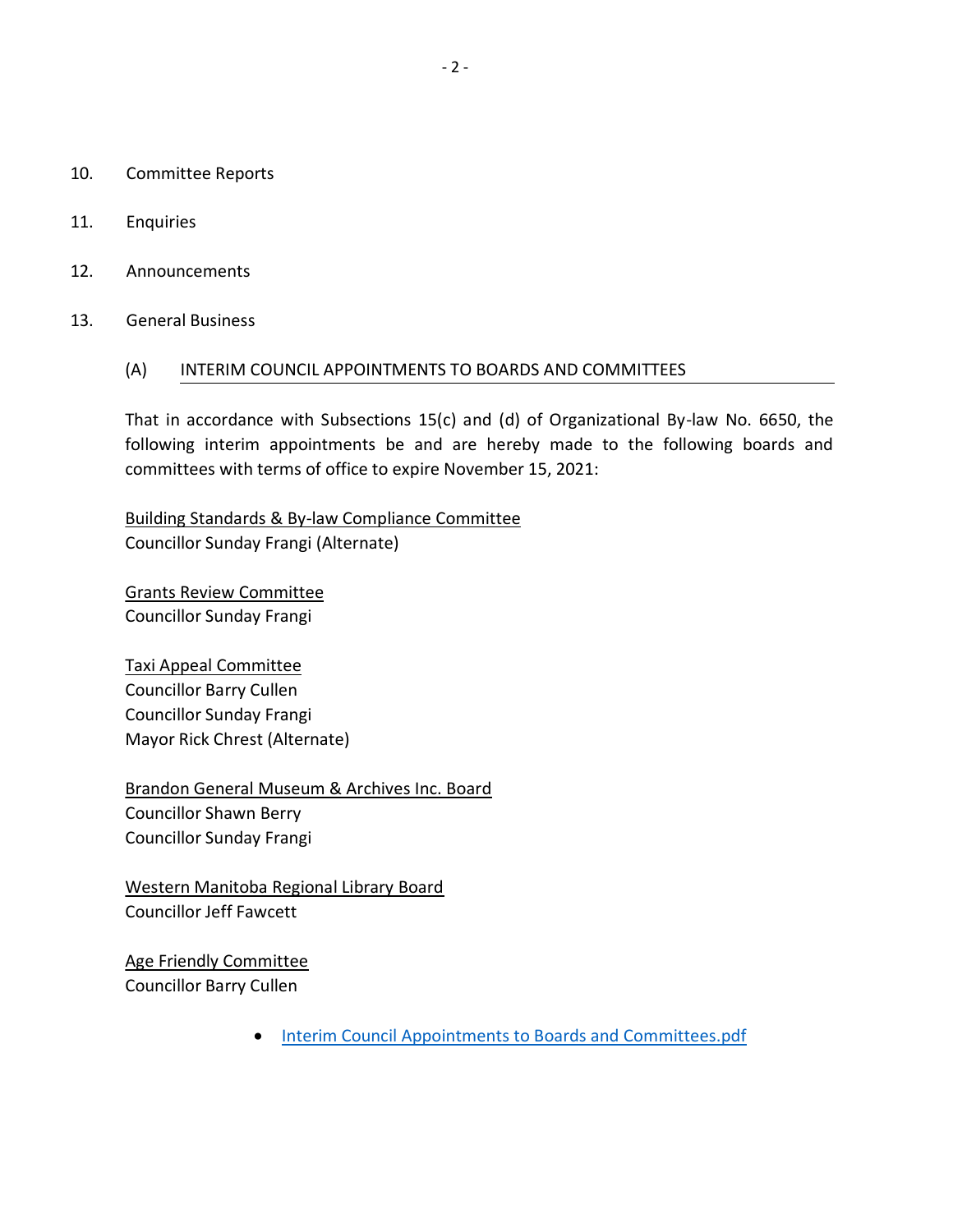#### 14. By-Laws

# NO. 7269 TO REZONE PROPERTY LOCATED AT 1501 MORELAND AVENUE FROM DEVELOPMENT RESERVE TO RESIDENTIAL MODERATE DENSITY, PARKS AND RECREATION AND OPEN SPACE ZONES AMENDMENT AND SECOND READING

That By-law No. 7269 (Z-01-21) to rezone 1501 Moreland Avenue (Parcels 1/2, Plan 1694 BLTO) be amended as follows:

1. Under Section 1, deleting the words "RMD Residential Moderate Density and PR Parks and Recreation" and substituting therefor the words "RMD Residential Moderate Density, PR Parks and Recreation, and OS Open Space"; and

2. By replacing Schedule A with Schedule A of By-law No. 7269 as attached to the report by Andrew Mok dated April 21, 2021.

That By-law No. 7269, as amended, be read a second time.

That third reading of this by-law be held in abeyance pending the owner or successor entering into a development agreement with the City of Brandon subject to the following conditions:

- 1. The Developer agrees to rezone and subdivide 62 residential lots, a public road and public reserve in general consistency with the attached site plan and plan of subdivision. The development will consist of two phases, Phase 1 of 34 lots and Phase 2 of 28 lots as identified on the attached phasing plan.
- 2. The Developer agrees, in accordance with the City of Brandon Oversized Infrastructure & Developer Reimbursement Parameter, to contribute towards the oversizing of future downstream land drainage infrastructure. Such payment is based on typical Public Sector Accounting Board unit prices for supply of materials, earthworks and engineering design costs. Calculation for loss of developable land area is determined using approved values as per the 2021 Fee Schedule for Money in Lieu of Public Reserve (Emerging Area). The total contribution is calculated below using a Class D estimate.

| Materials                     | \$220,256.00 |
|-------------------------------|--------------|
| Earthworks                    | \$8,288.00   |
| Engineering design costs      | \$11,265.00  |
| Loss of developable land area | \$1,885.00   |
| <b>Total contribution</b>     | \$241,694.00 |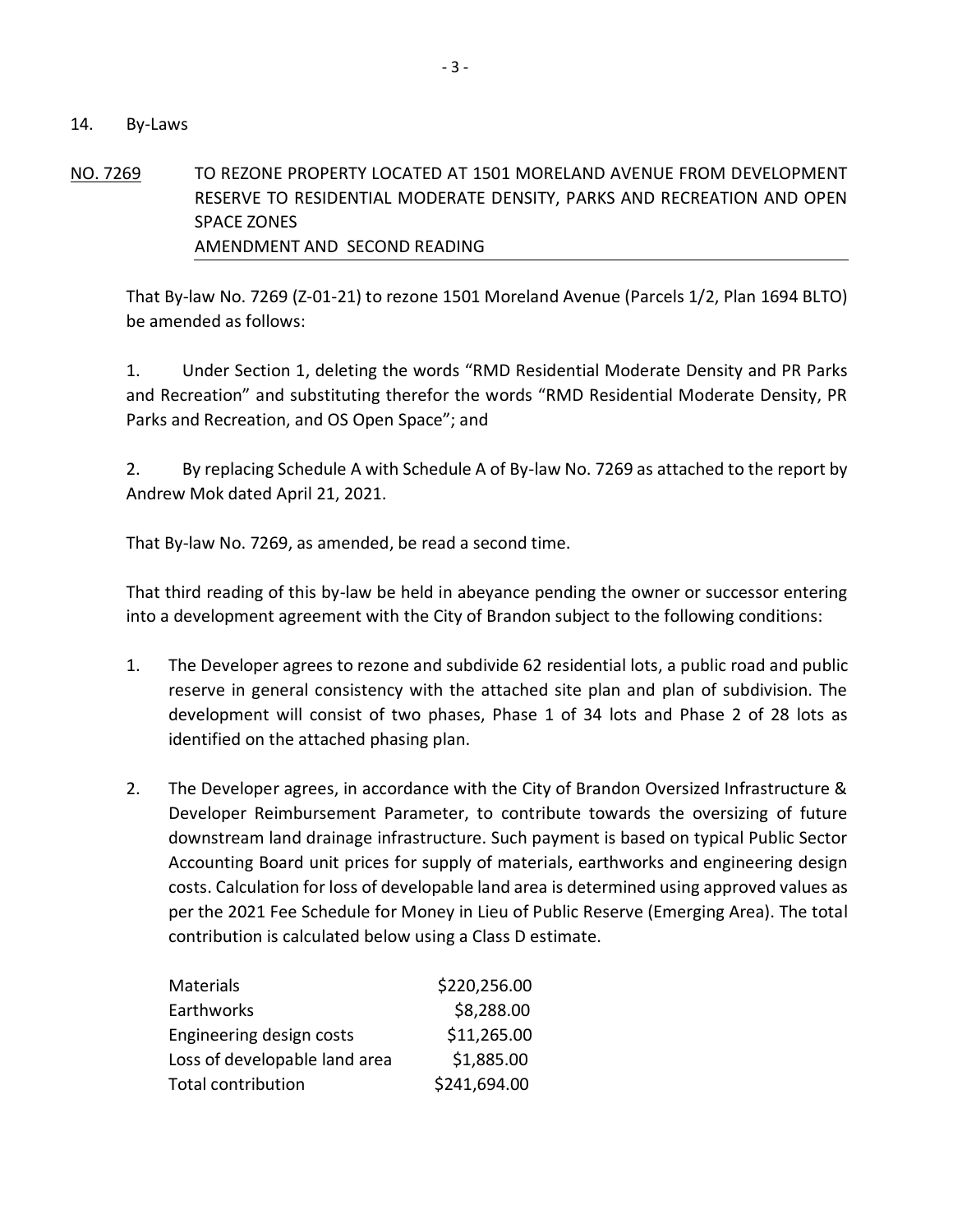Such payment in the amount of \$241,694.00 shall be due in full at the time of execution of the development agreement.

The Developer understands that as the oversized land drainage pond is not scheduled to be constructed in the City's 10-year Capital Plan that they will not be responsible to pay for as constructed material costs as stipulated in the Oversized Infrastructure & Developer Reimbursement Parameter.

- 3. The Developer agrees to construct an interim drainage pond and all associated ditching. The pond may be located on City property at a location to be approved by the City Engineer. The Developer will be required to submit design drawings as prepared by a professional engineer with such design being subject to review and acceptance by the City Engineer. The Developer will be responsible for all costs associated with design and construction of the interim drainage pond and associated ditching. Should the Developer wish for their interim pond earthworks to contribute towards their earthworks oversizing contribution, they are to submit a written request to the City Engineer for review and acceptance. If it is determined that the interim pond earthworks contribute towards the ultimate oversizing earthworks, the developer is to be issued a proportional refund of their earthworks oversizing contribution. Refund may not exceed the contribution amount.
- 4. The Developer agrees that all easements are to be registered on all rear yard swales in series with the plan of subdivision; width of easement is to be to the acceptance of the City Engineer. Upon registration, the City requires a copy of the registered easement for record purposes.
- 5. The Developer agrees to dedicate, design and construct the public reserve lands, including a leisure greenspace and 3m treed buffer to the North of the Clare Ave right-of-way in accordance with the plan of subdivision. Completion of the public reserve lands shall include walkways, grading, sodding, trees, additional landscaping, and a play structure within the leisure greenspace. The design of all public reserve land shall be subject to the review and acceptance of the Director of Parks & Recreation.
- 6. The Developer agrees legally open, extend and construct a new public right-of-way as proposed as per the plan of subdivision and to extend all below and above ground municipal services for the right of way. The Developer will be required to submit design drawings as prepared by a professional engineer; such design is subject to review and acceptance by the City Engineer.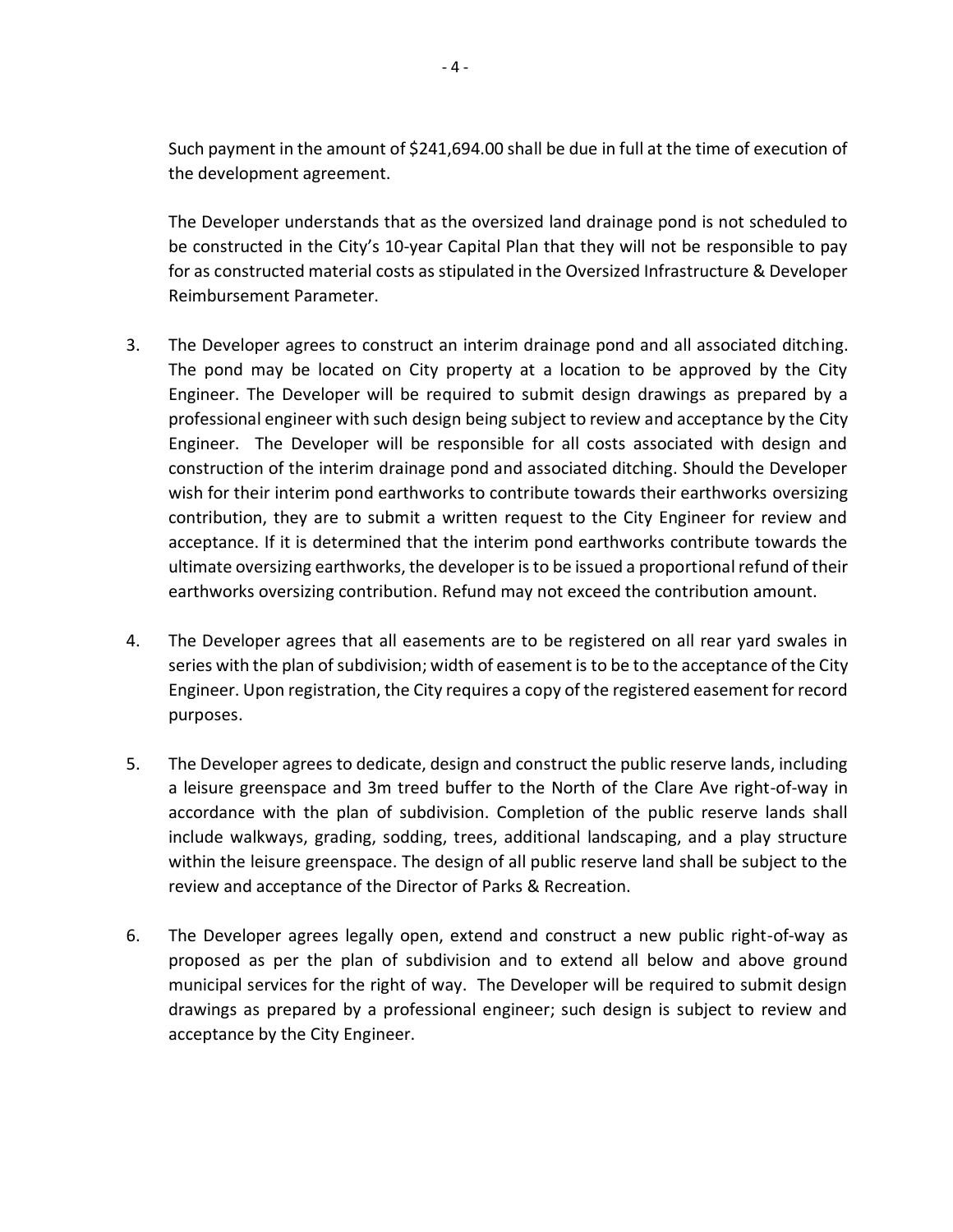- 7. The Developer agrees to complete a loop of Moreland Avenue, for both road and watermain, from the existing dead end of Moreland Avenue to the intersection of Clare Avenue and Mockingbird Drive.
- 8. The Developer agrees that in order to service the Lands with sewer service, the public sewer main extension must be made to a downstream private sewer main owned by the Monterey Estates Mobile Home Park and as such, acknowledges the connection will be an interim measure until such time as the domestic wastewater trunk sewer identified in the North Brandon Gateway Secondary Plan is constructed. The Developer further agrees that prior to the connection, permission must be obtained from the property owner of the downstream private sewer main by way of a statutory easement agreement. The Developer will be responsible to facilitate execution of a statutory easement agreement between the City and the property owner and thereafter, to register the statutory easement agreement on all properties affected by the easement. Evidence of registration will be required prior to the issuance of the accepted construction drawings.
- 9. The Developer agrees to provide a sealed technical memorandum from the consulting engineer confirming the downstream private sewer is sufficient to handle the proposed increase in wastewater discharge.
- 10. The Developer agrees to plant all boulevard trees and provide to the City a landscape plan identifying the location of all proposed boulevard trees to be planted by the Developer on the Lands as per the City of Brandon Urban and Landscape Design Standards Manual. The Developer further agrees to adhere to the approved landscaping plan and is required to notify the City at the end of each planting season to inspect the trees and commence the warranty process.
- 11. The Developer agrees to provide written confirmation that necessary arrangements have been made for postal service and that the pick-up / drop off location of the community mail box has been determined between the Developer and Canada Post, to the approval of Canada Post.
- 12. The Developer acknowledges the site will be subject to development charges. Network Infrastructure charges of \$89,761.93 (2021 rate) are due upon the execution of the development agreement in accordance with Schedule B-3 of the Development Charges Bylaw. Additional development charges will be charged against any future buildings and will be applied at the time of issuance of a building permit.
- 13. The Developer agrees, prior to the issuance of the subdivision certificate of approval to contribute to the Brandon School Division in lieu of land dedication.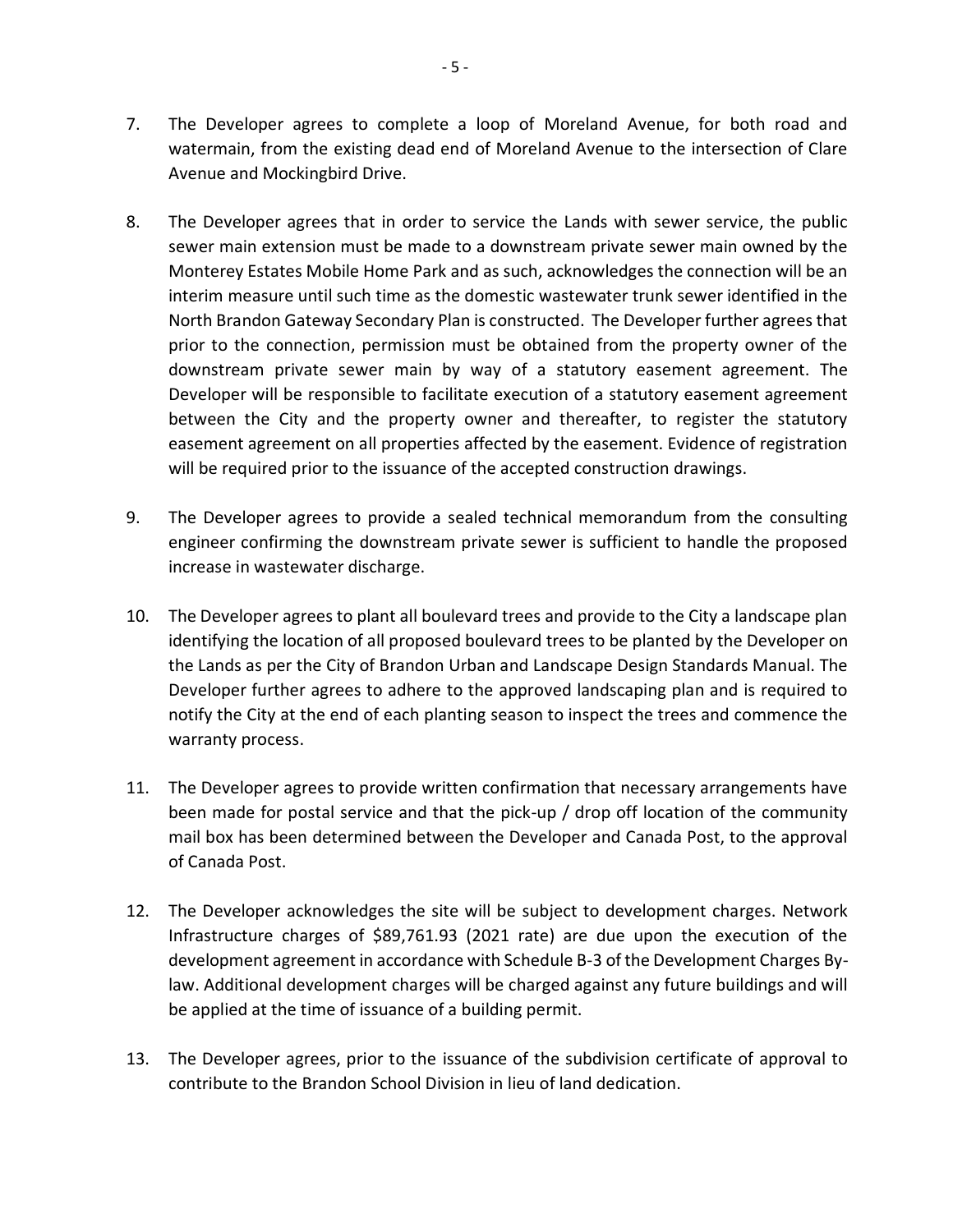- 14. The Developer agrees to complete a Heritage Resources Impact Assessment through a qualified archaeological consultant to the satisfaction of Manitoba Historic Resources Branch.
- 15. The Developer agrees to provide the City with a Detailed Cost Estimate for all work proposed to be completed within the City's right-of-way. The Detailed Cost Estimate is to be prepared by the Developer's Consulting Engineer and is submit to review and acceptance by the City Engineer.
- 16. The Developer will be responsible to submit an Irrevocable Letter of Credit totalling 15% of the Detailed Cost Estimate. Submission of the Letter of Credit is required prior to the issuance of a development permit.

and that Administration be authorized to prepare a Development Agreement containing all conditions and requirements to protect the City's interests in accordance with any procedures, policies, by-laws and Acts.

- By-law No. 7269 [Rezone 1501 Moreland Ave.pdf](https://paperlesscouncil.brandon.ca/attachments/A_2021/BYL_MPESNCSUCWRWJIRYQLXWVPQVOBCAFACDMDXMGWKWMIARWIPQFRN_By-law%20No.%207269%20-%20Rezone%201501%20Moreland%20Ave.pdf)
- NO. 7293 TO REZONE PROPERTY LOCATED AT 733 17TH STREET EAST FROM DEVELOPMENT RESERVE TO INDUSTRIAL GENERAL ZONE 3RD READING

That By-law No. 7293 to rezone property located at 733 17th Street East (Lots 13 to 18 both inclusive, Block 17, Plan 285 BLTO, and Parcel "A", Plan 65155 BLTO) from DR Development Reserve to IG Industrial General be read a third and final time.

- By-law No. 7293 Rezone 733 [17th Street East.pdf](https://paperlesscouncil.brandon.ca/attachments/A_2021/BYL_CFLIZQAPNYPRCJBKVYUBLKIXXRCVFBOZTIJLGOGUFHTRJEQFIIP_By-law%20No.%207293%20-%20Rezone%20733%20-%2017th%20Street%20East.pdf)
- NO. 7303 TO REZONE PROPERTY BEING THE CLOSED PUBLIC LANE LOCATED AT THE PERIMETER OF 25 – 20TH STREET FROM RESIDENTIAL LOW DENSITH TO RESIDENTIAL MODERATE DENSITY ZONE 1ST READING

That By-law No. 7303 to rezone property located at the closed lane Block 10 Plan 15 BLTO (Title No. 2569948) from Residential Low Density (RLD) to Residential Moderate Density (RMD) be read a first time.

> By-law No. 7303 - [Rezone Closed Lane located at perimeter of 20 -](https://paperlesscouncil.brandon.ca/attachments/A_2021/BYL_LZDVHHGDUGYVOGYOCCWENDAJXNDNURGQYMJBHUARRVZZLRYONQF_By-law%20No.%207303%20-%20Rezone%20Closed%20Lane%20located%20at%20perimeter%20of%2020%20-%2025th%20Street.pdf) 25th [Street.pdf](https://paperlesscouncil.brandon.ca/attachments/A_2021/BYL_LZDVHHGDUGYVOGYOCCWENDAJXNDNURGQYMJBHUARRVZZLRYONQF_By-law%20No.%207303%20-%20Rezone%20Closed%20Lane%20located%20at%20perimeter%20of%2020%20-%2025th%20Street.pdf)